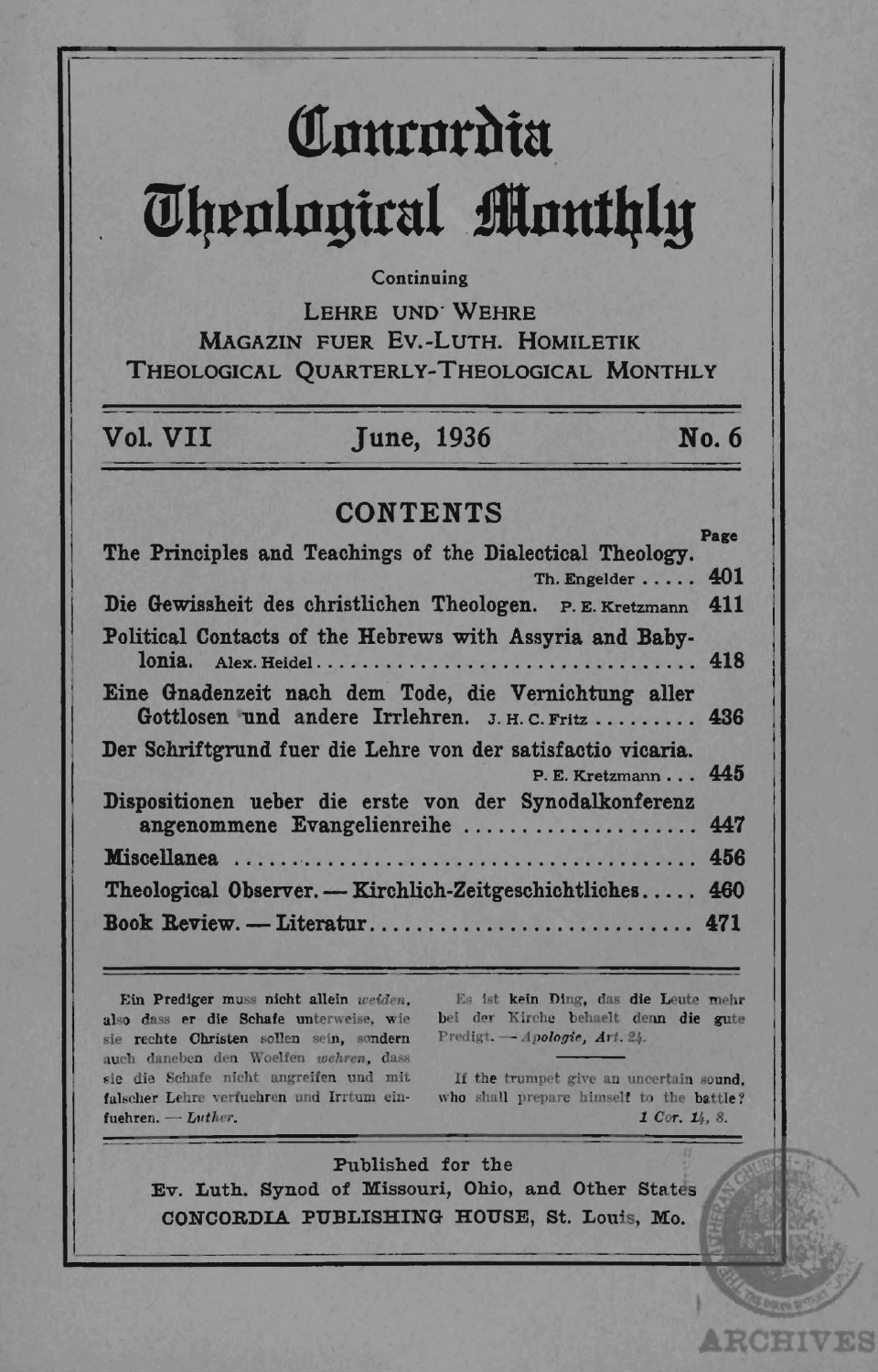## Theological Observer. - Stirdilid zeitgeschichtliches.

### I. Amerika.

Der Kampf in der U.L.C. gegen die wörtliche Eingebung der Schrift. In der Befprechung des Lenskischen Kommentars zu den beiden Korintherbriefen greift Arthur C. B. Sans (Lutheran, 20. Februar 1936) den Autor deshalb an, weil er sich einerseits in zweifelhaften Fällen "auf die Seite der Tra= dition geftellt hat", andererfeits aber auch in der Lehre von der Inspiration verbal literalism, eine wörtliche Buchftabenverehrung, vertritt. In der Regenfion Iefen tvir: "When the obvious sense of a passage contravenes tradition, Dr. Lenski chooses to stand by tradition" unb: "The verbal literalism of the author's view of inspiration is hardly congenial in the atmosphere of most present-day theological schools, even of our conservative Lutheran institutions. The Lutheran Church has never formulated a theory of inspiration; it has merely stated its fact.  $Hence$ Dr. Lenski is not bound by any ecclesiastical view. However, the literalisms which suggest themselves at times in his treatment of the text may not be received everywhere in the Church with sympathy." Wir haben nun Lenskis Kommentar zu den Korintherbriefen ziemlich gründlich durch= gearbeitet, eben weil wir uns von Amts wegen fcon über zehn Jahre mit diesen Sendschreiben beschäftigt haben. Was nun die Anklage gegen Lenski wegen Traditionsergebenheit betrifft, jo trifft diese grammatisch nicht zu. Man kann hier allerdings kaum von Tradition reden; aber follte es so etwas geben wie exegetische Tradition, so fönnen wir nur fonstatieren, daß Lenski die allerneuesten grammatischen und philologisch sexegetischen Werke benutt hat, die oft mit Recht geradezu verdammen, was bisher über diese oder jene Stelle bon der "Tradition" gesagt worden ist (natürlich wegen sprachlich=hiftorifcher Unkenntnis). Eins aber ist wahr: Lenski bleibt der Tradition infofern treu, als er die aus dem Text geschöpfte lutherische Lehre gegen den modernen Rationalismus berteidigt. Aber das follte doch den Lutheran mit Freude erfüllen an dem wirklich großen Lenstischen Werf. Oder ift der Lutheran nicht mehr lutherisch, sondern rationalistisch und modernistisch? Leider scheint es so; denn was nun der Lutheran über Lenstis verbal literalism fchreibt, ift gerade der Art, daß man auf den Gedanken kommen muß, man habe es mit Reinden der lutherischen Schrift= tvahrheit zu tun. Dem Lutheran ist Lenstis Traditionslonalität nicht congenial, und das gilt bon allen Feinden der lutherischen Lehre. Dann fchreibt der Lutheran, wie man das oft im Feindeslager der lutherischen Gegner lieft, die lutherische Stirche habe nie eine theory of inspiration for muliert, fondern nur die  $\mathfrak{X}$  a t f a ch e der Inspiration an fich gelehrt, das heißt, sie hat wohl das Das, aber nicht das Wie betont. Diefe Be= merkung ist aber historisch nicht wahr. Je und je hat nämlich die bekennts nistreue lutherische Kirche gelehrt, daß die Bibel Gottes Wort ist und daß sie deshalb Gottes Wort ist, weil sie von dem Heiligen Geist wörtlich ein= gegeben tvorden ift. Da haben tvir doch, tvas der Lutheran mit theory of inspiration bezeichnet, nämlich eine Erflärung der Tatsache, wie es fommt, daß sie Gottes Wort ist. Weiter ist es auch nicht wahr, daß Lenski an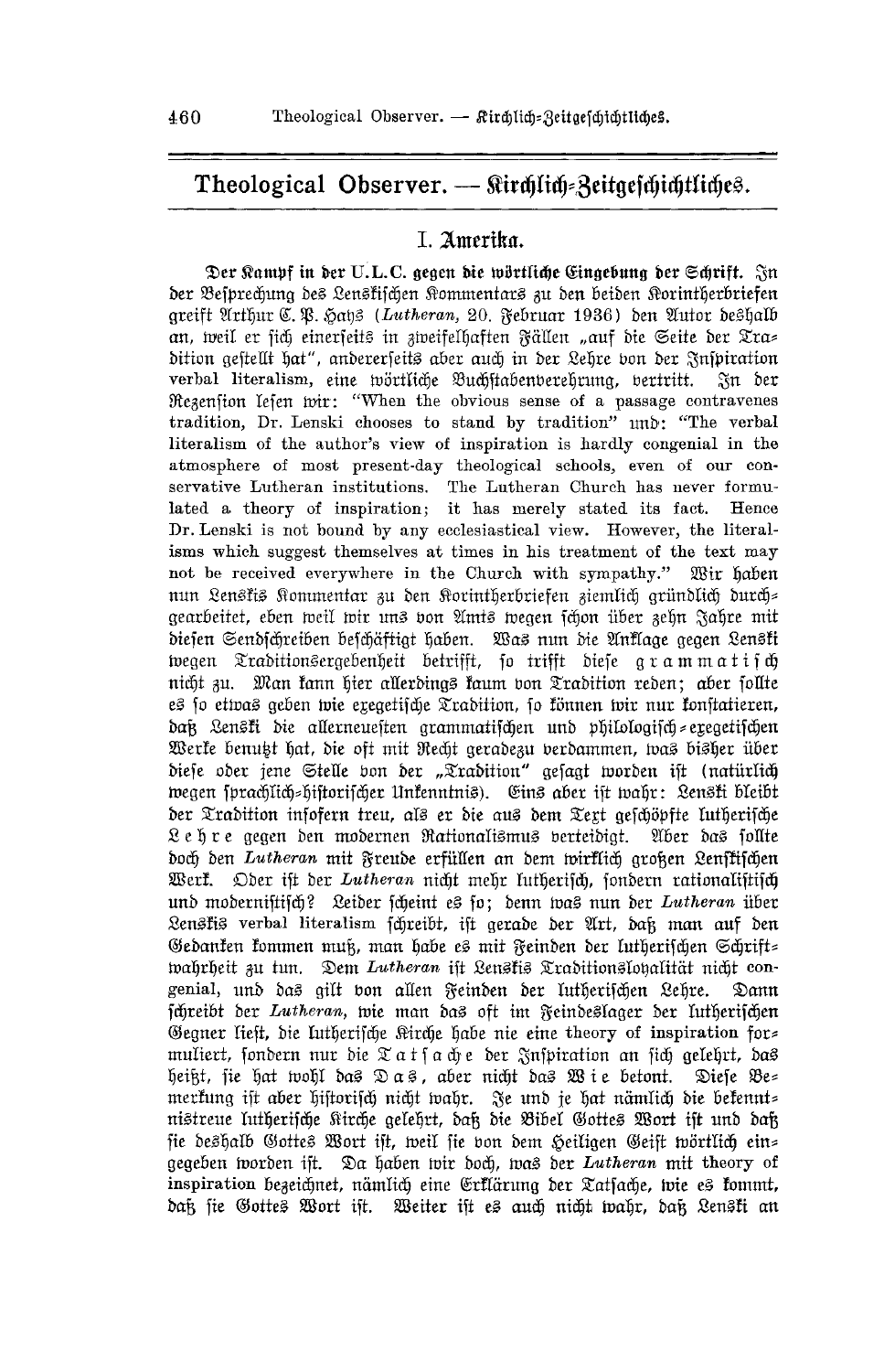diesem Punkte nicht an any ecclesiastical view gebunden ist. Will Lensti tvirklich Glied der bekenntnistreuen lutherischen Kirche sein und bleiben. so nun er beides, die Verbal= und die Plenarinspiration der Schrift, lehren. Eine fälfchlich tolerante Kirche, die keine Lehrzucht mehr treiben sollte, könnte ihn dann allerdings nach Herzensluft wirtschaften lassen, aber eigentlich hätte er dann doch seine Gliedschaft in der bekenntnistreuen Kirche berwirkt. Er wäre mit feiner Leuanung der Inspiration der Schrift zum abgefallenen Lutheraner geworden. Wir reden bier natürlich nur rein Schließlich fagt dann der Lutheran noch: "The literalisms hnpothetiich. in his treatment of the text may not be received everywhere in the Church with sympathy." Das ftimmt twohl. Denn es gibt leiber "in the Church" Bekämpfer der Verbalinspiration, und denen sind wir Altlutheraner, die wir bei Schrift und Bekenntnis bleiben, nicht sympathisch. Diese Kreise und Gegner wollen nämlich keine Verbalinspiration mehr. Rum Schluk wollen wir noch dies sagen: Daß Lensti in seinen Kommentaren und andern gelehrt=theologischen Werken den Weg eingeschlagen hat, den der Lutheran hier berdammt, macht ihn in der lutherischen Kirche Amerikas auf Jahr= zehnte zum Segen. Alle Rationalisten werden ihm widersprechen; alle, die zu Gottes Wort und dem lutherischen Bekenntnis halten, werden ihm für seine Darlegung der Wahrheit Dank wissen und nachfolgen. N. T. M.

Conference of Episcopalians and Augustana Synod Lutherans. It is quite an amazing report which the Living Church and the Lutheran Companion publish on this conference, held December 3 and 4, 1935, at Seabury-Western Theological Seminary at Evanston, Ill. The Episcopalians were represented by Bishop Wilson of Eau Claire, Wis., Bishop Keeler, Coadjutor of Minnesota, Dean Frederick C. Grant of Seabury-Western Seminary, and Mr. C. P. Morehouse, editor of the Living Church. On the Augustana Synod side of the table sat Dr. G. A. Brandelle, retired president of the Augustana Synod, now deceased, Dr. O. J. Johnson, president of Gustavus Adolphus College, St. Peter, Minn., Dr. C. Bergendoff, president of Augustana College and Seminary, Rock Island, Ill, Dr. C. A. Lund, president of the Superior Conference, Escanaba, Mich., and Dr. E. E. Ryden, editor of the Lutheran Companion, Rock Island, Ill. The body of the report follows: -

"A preliminary discussion showed an agreement that the final objective of organic church unity could be reached only by gradual steps. The present conference was not qualified to make commitments from either side, but to explore the possibility of finding common ground for future progress.

"To indicate the general Lutheran point of view, a statement was read which had been prepared by the House of Bishops of the Church of Sweden in 1922 for transmission to the bishops of the Church of England. This was followed by the reading of the section on the Church of Sweden taken from the Report of the Lambeth Conference held in London in 1930.

"The ensuing discussion centered around four points - the Holy Scriptures, the Historic Creeds, the Christian Sacraments, and the Historic Episcopate.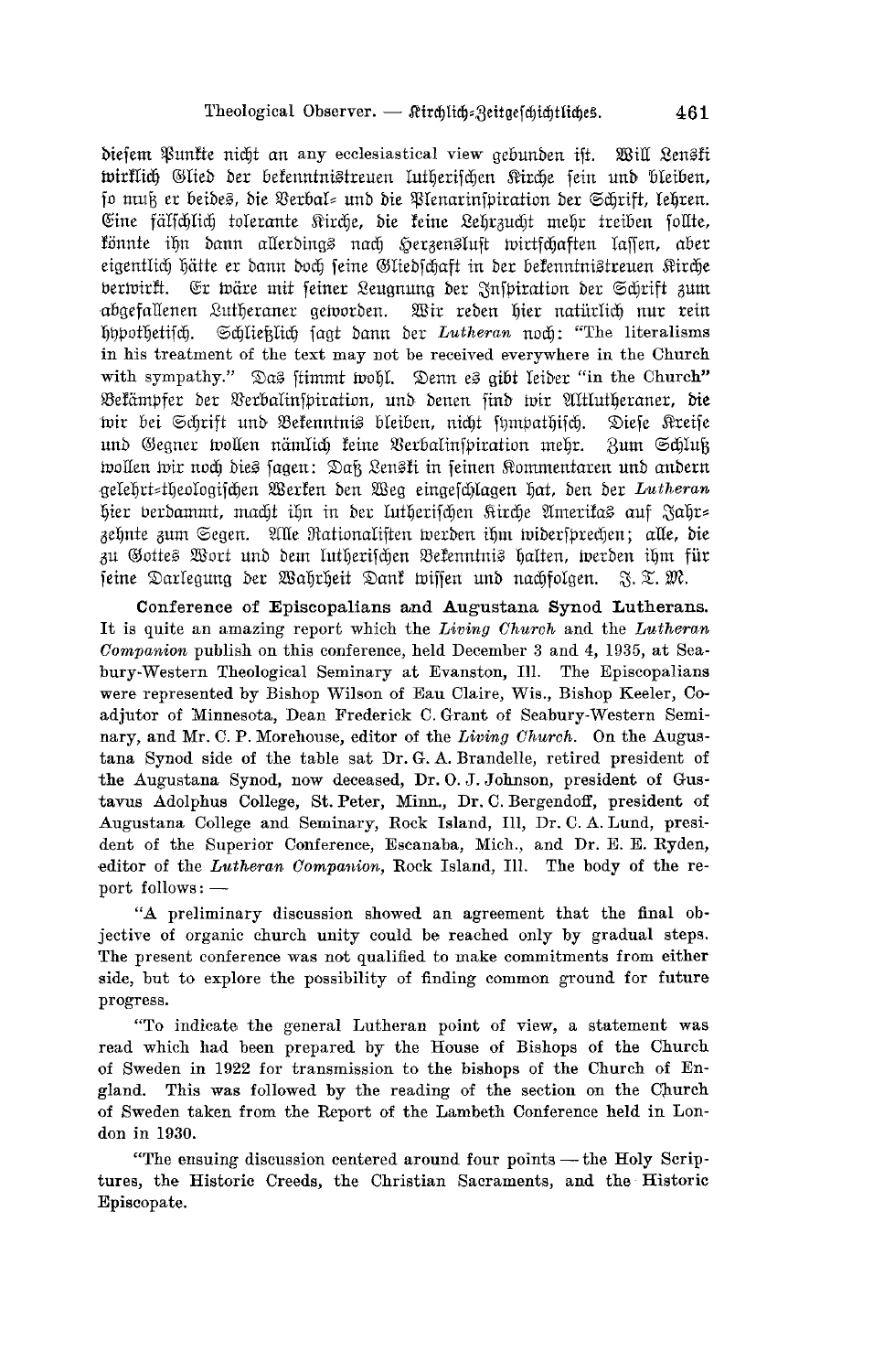*"The Holy Scriptures.* - Both groups were agreed as to the authority of the canonical books of the Old and the New Testament. The Episcopal Church also makes use of the books of the Apocrypha for purposes of instruction, but not to establish any doctrine. The Lutherans stated that this was the position accorded the apocryphal books also in their Church, though in practise the Augustana Synod seldom used them.

"The Episcopalians expressed preference for the statement that the Bible 'contained the Word of God' in order to avoid the pitfalls of a possible theory of literal, verbal inspiration. The Lutherans preferred the simple statement that the Bible 'is the Word of God,' qualified by the understanding that all parts of the Bible might not be of equal significance. Both agreed that the Bible was the basis of all Christian doctrine.

"The position of the Episcopal Church was that the Church preceded the New Testament and that the New Testament was to be interpreted in the light of church practise. The Lutherans did not view the Church in quite the same terms, but considered the oral tradition to be the substance of the Gospel even before it appeared in written form. Both agreed that Christ was to be found in the Scriptures and that this was the object of all Christian search.

"Both agreed that the Holy Spirit guided the writers of the canonical books, but that there was no need for any theory of verbal dictation.

"In the end there was virtual unanimity regarding the Holy Scriptures.

"The Sacraments. - Both groups were at one on the sacramental principle, which finds its supreme expression in the incarnation of our Lord.

"Both recognized the binding importance for Christian people of the two great Sacraments, Baptism and the Lord's Supper.

"It was further agreed that the significance of Baptism as the instrument of spiritual regeneration was deserving of greater emphasis than is commonly accorded to it.

"Though different phraseology was used, there was substantial agreement on the real presence of our Lord in the Holy Communion. The Episcopalians explained that reservation of the Sacrament was practised in the Episcopal Church, but not enjoined and that it carried with it no possible suggestion of any doctrine of transubstantiation. The Lutherans explained that they were opposed to the practise of reservation, but stood firmly for the divine presence in the Sacrament, laying greater stress on the actual reception on the part of the communicant.

"Allowing for some difference of emphasis, there was found to be substantial accord on the whole subject of the Sacraments.

*"The Oreeds.* - The Augustana Synod accepts and uses all three of the ancient Creeds - the Apostles', the Nicene, and the Athanasian. The Episcopal Church makes no use of the Athanasian Creed (accepting it only in support of the other two), but makes greater use of the Nicene Creed.

"The authority of the historic creeds as an authentic summary of Christian doctrine was recognized by all, allowing for a distinction between the creeds themselves and theological elaborations of them.

"In the Apostles' Creed the Augustana Synod has substituted the phrase 'the holy Christian Church' for 'the holy Catholic Church.' It was explained that this had been done in order to avoid any suggestion of Ro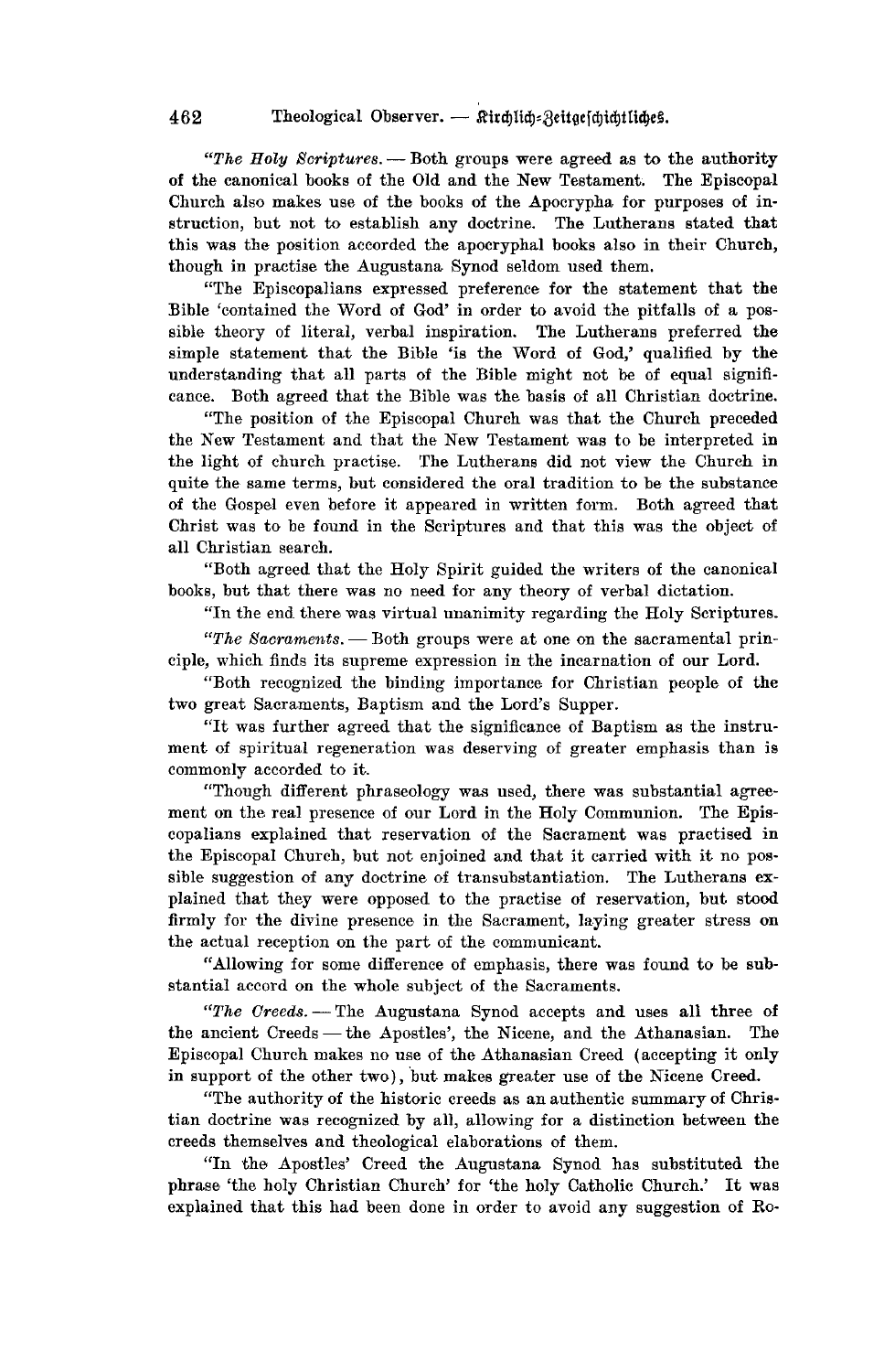manism, but that the change had no further significance. The Episcopal Church considered the word 'Catholic' too valuable to be surrendered and found no undesirable suggestions to be involved.

"Agreement on the creeds offered no difficulty.

*"The Historic Episcopate.* -- The formularies of the Episcopal Church cling to the apostolic ministry in three orders of bishops, priests, and deacons. The Episcopal Church finds this to be the rule of the primitive Church (with certain temporary irregularities in the subapostolic age) and the undisputed practise of Christendom for fifteen centuries. Without questioning the spiritual reality of non-episcopal ministries, the Episcopal Church cannot envisage a reunited Christendom without the inclusion of the historic episcopate. It was explained that this was not to be considered the sole criterion for church unity, but that over and above a subjective unity of faith there must be an objective center of unity in any visible society known as the Church. No unity could be satisfactory without a universally recognized ministry, and the historic episcopate with its long record and its present acceptance in 90 per cent. of modern Christendom was the logical means for achieving such a ministry.

"The Lutherans laid greater stress on the 'unifying power of the Gospel.' They did not consider any church order to be an essential, but an open question of organization. The Augustana Synod has no bishops and no order of deacons. They ordain their candidates simply to the ministry of preaching. They would not accept the historic episcopate as an essential for a reunited Church or as a necessary basis for reunion. However, it might be acceptable as an element in reunion so long as it did not seem to imply any repudiation of their present ministry.

"Both groups agreed that a reunited Church of the future could not be one of minimums, but of maximums. Reunion is not a, question of subtraction, but of contribution; not an effort to discover the least common denominator which would be harmless, but a willingness to incorporate and harmonize the fruits of Christian experience from all sides. It was suggested that the question of the ministry might find a possible solution in a mutual commissioning which could provide a common ministry recognized as such throughout the entire body. It was further agreed that a truly reunited Church would be neither Lutheran nor Episcopalian, but something greater than either and inclusive of both,

"A second conference was projected for next year, to which representatives of all the Lutheran synods could be invited."

We shall not repeat the remarks of Dr. Engelder on the above report. We merely wish to say that the conservative Lutheran is filled with amazement. Knowing that the Episcopal Church permits Modernism to lodge within its walls, that the Reformed leaven has vitiated its Thirty-nine Articles, that, for instance, the Scriptural doctrine of the real presence in the Lord's Supper is there rejected, he cannot but marvel at the appearance of unity which the above document reflects.

In the *Lutheran Companion* of February 22 Prof. Conrad Bergendoff, president of Augustana College and Theological Seminary, submits a defense of this meeting with the Episcopalians which we must not withhold from our readers. He says in part:  $-$ 

"In this spirit, too [that of willingness to meet with Christians of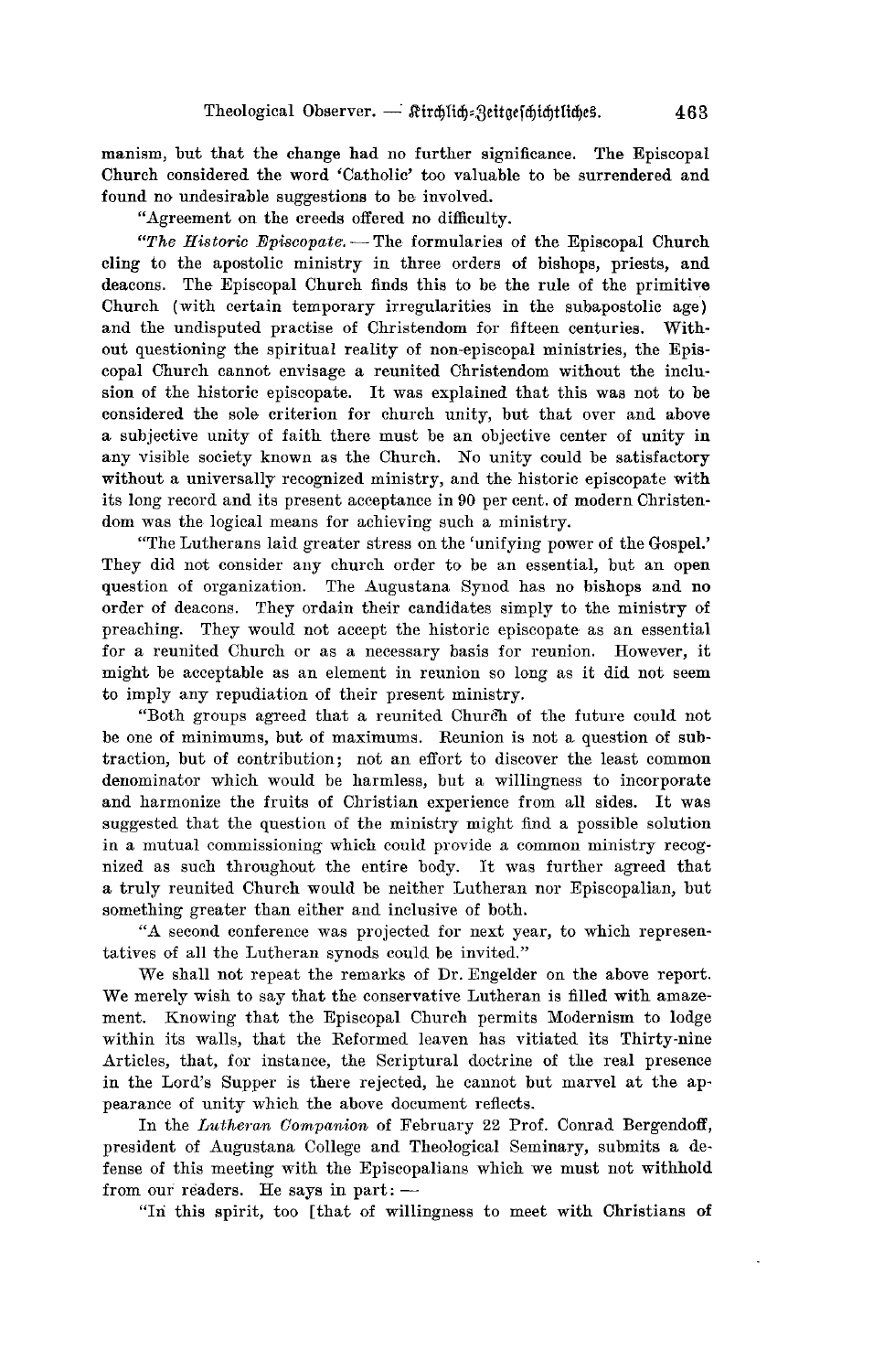other denominations.  $-A.$ ], there is justification for the conversations held recently by the Augustana Commission on Comity with a similar commission from the Episcopalian Church. No thought of organic unity is implied. Neither body intends to give up anything of its faith. A friendly interchange of explanations as to the stand of each Church is all that was contemplated and all that was achieved. It ought hardly be a novel conclusion to anyone acquainted with Reformation history that a good deal of agreement would be found in this interchange. For did not much of the English Reformation in doctrine derive from the Lutherans? A comparison of the Thirty-nine Articles and the Augsburg Confession ought to prepare anyone for agreement as well as disagreement between two bodies. And if the report· points out agreements, ought not Lutherans rejoice that the Episcopalian commission agreed to Lutheran statements as well as *vice vena?* That not all the members of any Church live up to the doctrines of the Church does not vitiate the importance of the doctrines. Any part of the Church ought be ready to give not only a reason for the faith that it possesses, but a statement as well. That, and only that, was involved in these conversations. And if, in addition to a strengthening of the faith of each, the conference also led to an extension of sympathy and interest, would the Lord of Christian love be disappointed?

"Organic union with any body of Christians with which we are not in full harmony as to both faith and order would be a violation of the Lutheran Confessions. But we need not be in organic union with every one in Christendom whom we acknowledge as Christians. There is a place where Christians of deepest convictions can meet together occasionally and pray together and be edified together, a place even where the Holy Spirit continues 'the distribution of forgiveness.' There may be a place where occasionally Christians of varying confessions can work together. I believe that such a place is not outside the 'Church.' I am not convinced that 'unionism' should be chalked up on the walls of such a place nor that it involves any compromising 'platforms.' I am opposed to union worship and services and know quite well the history of Lutheranism in this country. But I long for a day when Christians of different denominations will respect each other, will know a language wherein they can speak to and of each other in Christian charity, a day where the different families in the community of faith will seek to bring each other to a fuller comprehension of the immeasurable truth of God, but each acknowledging its shortcomings as well as remaining faithful to its trust."

This again is strange language and reasoning. Pray, where are we told that "organic union with any body of Christians with which we are not in full harmony as to both faith and order would be a violation of the Lutheran Confessions," while some other kind of union, presumably one that manifests itself in sporadic, unofficial, occasional acts, would not be such a violation? One is unable to see why, if, as a consistent Lutheran, one may not become a member, let us say, of a Methodist church, it would be permissible to join in the services and the work of this church. Is not one a denial of the truth as well as the other? Professor Bergendoff is "opposed to union worship and services." If that is his heart's position, he cannot be satisfied with opposing merely an organic union with heterodox churches. A.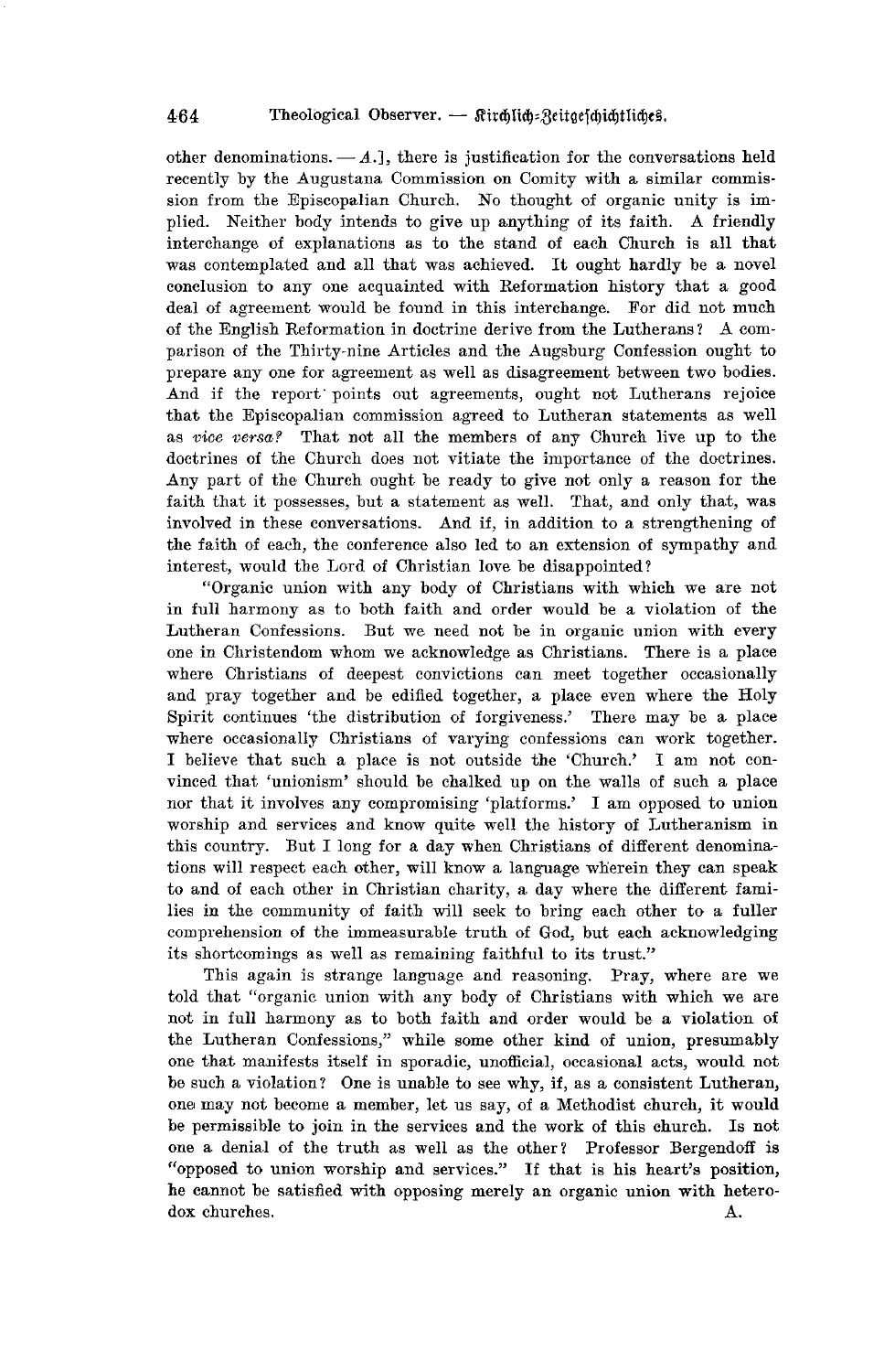Unions without Unity (Foreninger uden Enighed). - The following very timely and enlightening article was written by the Rev. J. Reini, pastor of the United Norwegian Lutheran Church (Merger), for his church-paper, *Lutheraneren*, When it was refused by *Lutheraneren*, *Evangelisk Luthersk Tidende* gave it space in its columns. Rev. Thoen remarks in connection with the article: "When one stands at the twilight of life and reflects that his activity in the Church is soon to end, he will gladly sound a warning to his church-body concerning the dangers that beset it and thereby awaken it to a greater zeal for the truth of God's Word." Pastor Reini writes:

"In speaking of union of many or fewer churches, it is often empha-<br>I that unity of doctrine must be a self-understood premise. When sized that unity of doctrine must be a self-understood premise. we think thus of the Norwegian Church or of the American Lutheran Conference, some would definitely assure us that these unions rest on such a basis. As concerning the Norwegian Church, most of us certainly believed that with the adopted *Opgjoer* a unity was really reached in the controverted doctrinal question discussed at the formation of the American Lutheran Conference. Rev. Dolven says in his treatise The American *Lutheran Conference* that its constitution declares that this organization is founded with the object of giving testimony to the unity of faith among the participating church-bodies. The president of the Norwegian Church, in his reports to the annual conventions both before and after its formation (*i. e.*, the American Lutheran Conference), has also named as its goal 'to testify before each other and before the world its common faith and confession.' The presidents of the Conference, both past and present, find the most desirable unity of faith and harmony within the union. (Dolven, *A. L. Conference, pp. 5. 6.)* 

"For those who do not intimately know the conditions within the Conference it will seem self-evident that, when one and all of the representatives of church-bodies accept the Scriptures and the Lutheran Symbols, there must be unity. Still the formal approval of the Confessions does not always prove that they are followed. The United Lutheran Church, for example, acknowledges the Symbols of the Lutheran Church, and yet, according to its own explanation, the acceptance of the Lutheran Confession means only that it is recognized as a correct historical document of the Reformation. (Cf. *Lutheran World*, Nov. 13, 1934, p. 1005, and Jan. 8, 1935, p. 31.)

"Now, it is very certain that it is not in this way that any of the churches within the Conference have acknowledged the Lutheran Symbols. But a sound knowledge of the position will show us that it is certainly not a recognized fact that there is unity of faith within the American Lutheran Conference. Dr. L. Boe, president of St. Olaf College, discloses an entirely different view of the circumstances than do the above-mentioned leaders: 'Anyone' who has any knowledge of the membership in the American Lutheran Conference knows that in each case, of its synods and members, some lean to the one and some to the other side.' (Skandinaven, Jan. 3, 1935.) 'Some are inclined *(naermer sig)* to the Synodical Conference, others to the U.L. Church, the two extremes of the Lutheran Church in America.' And with regard to the Norwegian Church Dr. Boe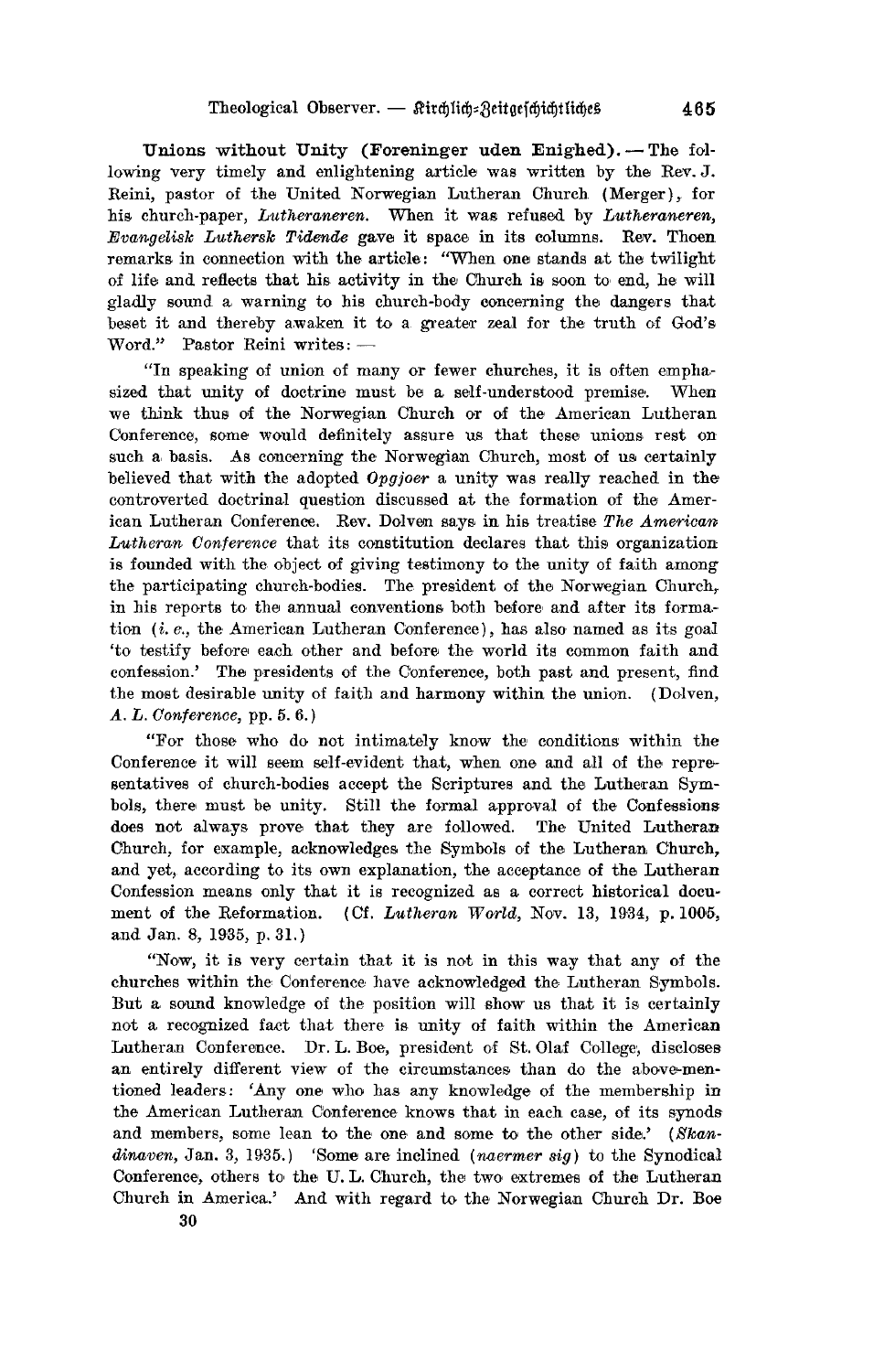informs us that he still finds the same parties represented as there were before the union. In every case it is now clear to us that many, perhaps the majority, of our churches still hold fast to the synergistic error in the doctrine of conversion and election. The Synod's representatives together with its president had the wool pulled over their eyes *(blev foert bag lyset*) by the ambiguous *Opgjoer* of the synergistic leaders. (Cf. *Report of Synod,* 1912,.)

"It is well known to most of our members that chiliasm is expressly rejected in the Augsburg Confession, and yet it has many adherents in the American Lutheran Conference. All the churches in the American Conference' have accepted the Bible as the only certain and complete norm of doctrine and life, and still, when the discussion is about woman's position in the congregation, many congregations and pastors treat it as if they were not at all acquainted with the apostle's clear instruction in that matter. As children we learned that the entire Scripture is inspired by God; in the American Lutheran Conference are found not a few who deny this truth. Insistence upon the old doctrine of verbal inspiration is termed 'Bibliolatry' (a sort of idolatry or worship of the letter). To believe that 'holy men spake as they were moved by the Holy Ghost' does not register with our advanced, enlightened age. In *Folkebludet,* the organ of the Free Church (1926, No. 17), is found the following expression of the doctrine of inspiration, or, more correctly stated, of its rejection: 'There are changed views concerning the question of inspiration. There was a time when that view of the inspiration now held by a majority of the orthodox theologians in Norway would have been regarded as a digression from the doctrine of the Church and, in a sense, been considered Liberalism. Now, however, there are very few theologians, and, assuredly, no eminently learned ones, even of the conservative school, who hold the old doctrine of verbal inspiration.' (Graebner, *The Problem*, etc., p. 92.) Is not this a daylight apostasy from the childhood instruction?

"In this familiar book by Dr. Graebner, *The Problem,* etc., it is observed also that in the Augustana Synod there are divided opinions concerning the inspiration of the Bible. Augustana has undoubtedly acknowledged the Holy Scriptures, as have the other churches of the Conference; nevertheless we, find prominent men who ridicule the discussion of verbal inspiration; but we do not hear its officials and conferences reprimand them. *(The Problem, p. 54.)* With that kind of confession before our eyes, it seems that it is undeniably daring to declare that there is the most desirable unity in the American Lutheran Conference.

"Many will perhaps ask: Is it, then, of such importance that there be unity within the Church? Did not the church controversy in the old days turn entirely upon unessential questions? When you hear such discussions, you had better find out who it is that leads it, whether they who are accustomed to follow Scripture or they who depart from it. In each case it will be understood that they who find this or that 'unessential,' *e. g.*, the doctrine of the certainty of faith, conversion, election, Christ's second coming, woman's position in the congregation, Scripture's testimony <sup>O</sup>'f God's works, of the creation of the world in six days (many would rather believe that each of these days signifies a longer period of time,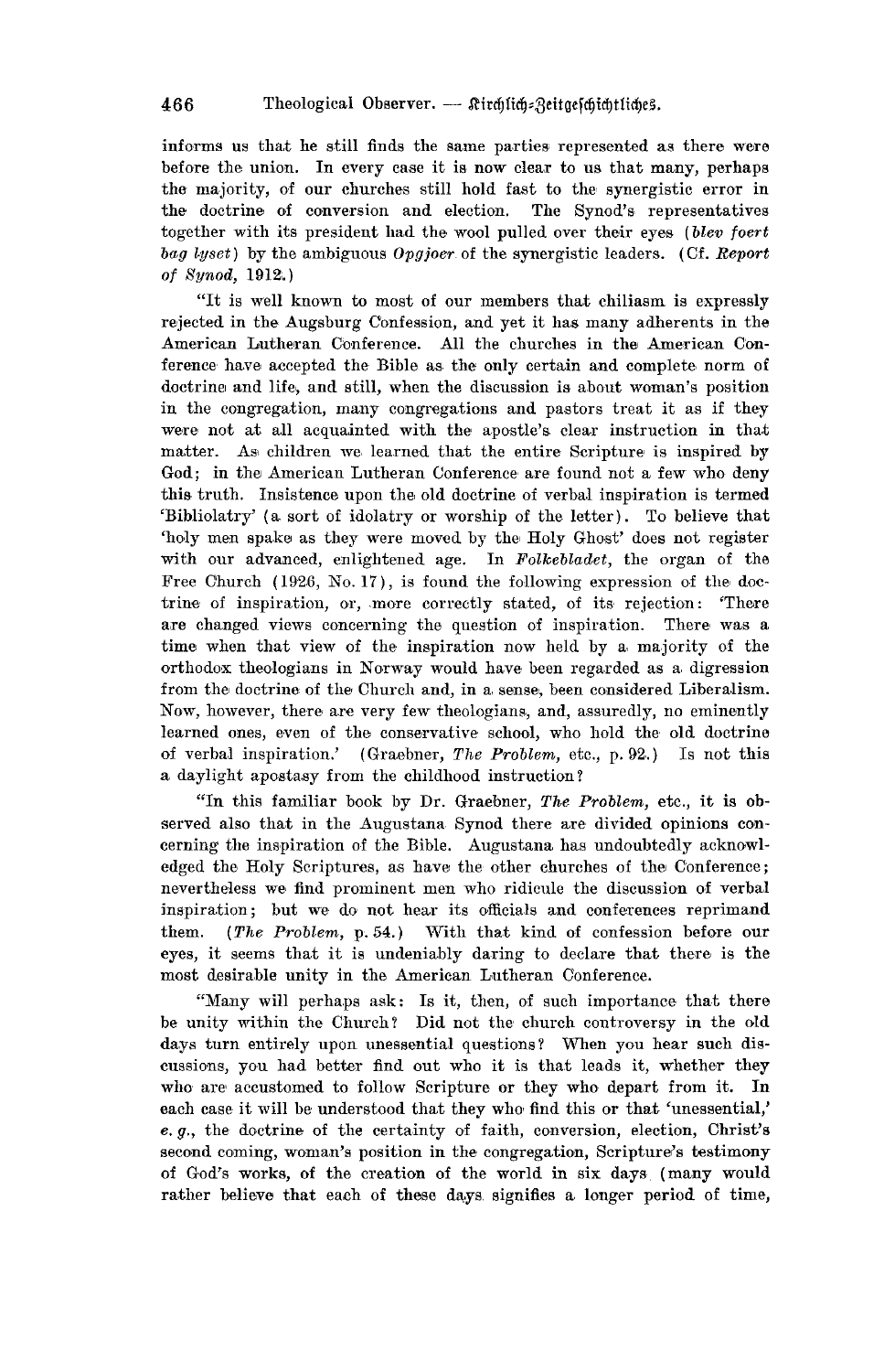perhaps a million years. How strange it seems that there was only one morning and one evening in a million years!),  $-$  when we remember Scripture's testimony of itself, it will in all cases be confirmed that they who find some of these questions 'unessential' forget that it is the Lord who has spoken.

"Now, in the American Lutheran Conference there are doubtless many that would gladly follow the old paths and who consider it of highest importance to be in the truth; but there are notoriously not a few who in many respects depart from it and approve doctrines which are in conflict with Scripture and the Confessions: yes, there are still those who venture to touch Scripture itself and thus undermine the Church's foundation. What testimony, then, can the Conference give of unity and common faith? The fact that it is declared time and again that all is well does not alter the circumstances. The Church cannot be built on untenable assertions. It seems clear also that a true understanding of its position and difficulties cannot be detrimental. It must be better to know its dangers and to be on guard against them than to be blind to them.

"We ought to be grateful to Dr. Graebner for his book *The Problem*. It gives us a clear perspective and insight into the conditions in the American Lutheran Conference and shows what it really is that hinders the gathering of the American Lutheran churches into one body. Friendly relations with the Missouri Synod ought to bring great results. That this synod does not recognize them as true brethren whose doctrine and practise do not agree with the accepted Confessions ought not to be made a ground for refusal. By a free and kindly comparison of the controverted questions unity could perhaps be reached not only within the American Lutheran Conference, but even among all the Lutheran churches in America. Their mouths should be stopped who mumble about Missouri's lack of love and accuse it of pharisaism. There are also those who recognize the Missourians as true heirs of the Reformation and with praise and thanks greet their fearless and undiminished testimony of sin and grace. May it be permitted to name several of the most trusted and respected leaders in the American Lutheran Conference who have publicly expressed their admiration and thanks to the Missouri Synod for its work: Dr. R. C. H. Lenski, Dean Emeritus of the Ev. Luth. Seminary, Columbus, O., and Dr. Adolf Hult, Professor at Augustana Seminary, Rock Island, Ill. They cannot fully express the happiness and animation over the noble radio services of the Missourians: 'God bless all your work!' (Lenski). 'God bless the Missouri Synod and its important center in St. Louis and the excellent work of the Lutheran Laymen's League in carrying on the Lutheran Hour. This is a time when America needs strong witnesship and consecration' (Hult)." J.T.M.

The Minister's Education. - In an exceedingly timely and readable article in the *Sunday-school Times* (March 7) President Lewis Sperry Chafer, D. D., founder and president of the Evangelical Theological College in Dallas, Tex., makes an earnest plea for better seminary training of the future ministers of the American Christian Church. In particular, his plea is for more thorough work in systematic theology, in the original languages of the Bible, and in the English Bible, the latter a course,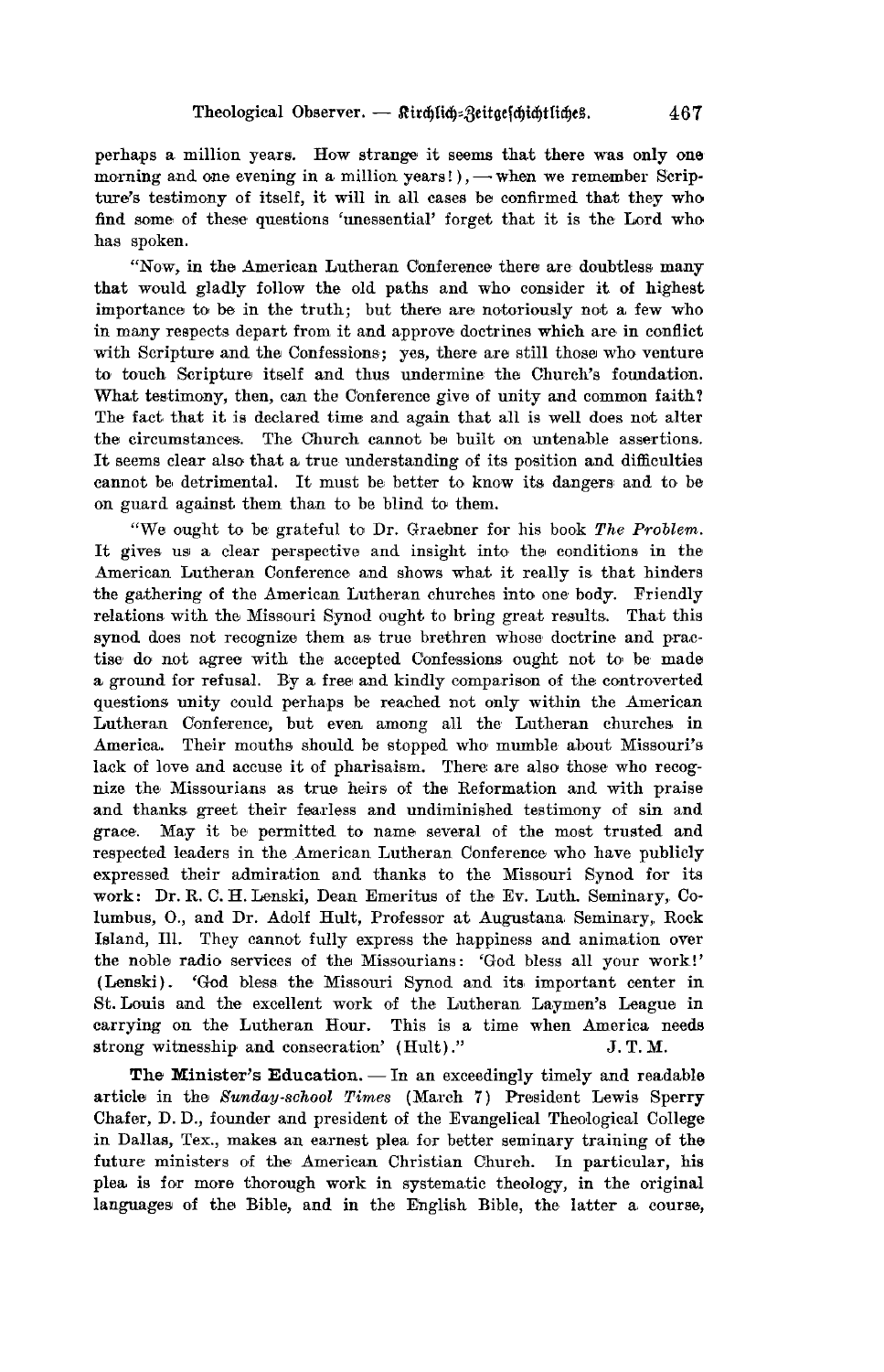weak and often neglected now, but one that should be so strong that the candidate of theology will know his English Bible in and out and be able to interpret it not only upon the whole, but also in its various parts. Among other things Dr. Chafer writes: "Obviously the time-honored, standard three-year seminary course with its ever-diminishing emphasis upon vital subjects is as inadequate for a minister's training as the same restricted time would be for the training of a medical doctor or engineer. In view of these facts and upon my recommendation, the seminary in which I am now serving has adopted a minimum four-year course leading to the Master of Theology degree. Every pastor should be training his flock in the knowledge of God's Word to the end that they may be proficient in their life and service. Because of failure at this point on the part of many pastors, Bible institutes have been located in various centers with a view to supplying this very need; but Bible-institute training should not be confused with standard ministerial education. It is the work of the pastor in his church and of the Bible institute to teach people the Bible; but it is the work of the seminary, when true to her trust, to produce Bible-teachers that speak with authority because of their own exegetical study of the Scriptures, who are accurate in doctrine, because of their knowledge of Unabridged Systematic Theology, and who are able, because of their right relation to the Spirit of God, to exercise a true and worthy spiritual leadership. Inferior or short-cut courses of preparation in any field of education are perhaps better than nothing, but should never be adopted by those who have time and strength for a fuller undertaking. An indefensible fallacy is that because of the soon coming of Christ there is no time for adequate preparation. As though He would not be pleased with the man who is undertaking great things for Him even though that man is taken to be with Christ before the educational courses are completed. A similar fallacy is that missionaries do not need extended training. Missionaries are required to run on a storage-battery so far as educational surroundings are concerned, and it is serious indeed if the battery is not charged. In reply to the student who was seeking a short-cut course of study the aged professor said: 'When the Lord makes an oak-tree, He takes a hundred years, but He can grow a squash in three months." At no time in the history of the Church has there been so great a call for devoted men who because of their true scholarship are authoritative teachers of the Scriptures and have nothing to fear from the modernistic controversy."  $J. T. M.$ 

Dispensationalism and Higher Criticism Strikingly Similar. --That dispensationalism, rankest outgrowth of millenarianism, despite all the differences of the two, is, in one respect at least, strikingly similar to it is the contention of Dr. Oswald T. Allis in an article entitled "Modern Dispensationalism and the Doctrine of the Unity of Scripture," published in the *Evangelical Quarterly* (Edinburgh, Scotland). In quoting the contribution, *Christianity To-day* (March, 1936) describes it as one "fitted to provoke wide-spread discussion." Two groups to-day, Dr. Allis affirms, deny the unity and harmony of Scripture, *viz.*, the higher critics and the dispensationalists. True, higher criticism is the error of the Bible-disbeliever, while dispensationalism is that of the Bible-believer. Higher crit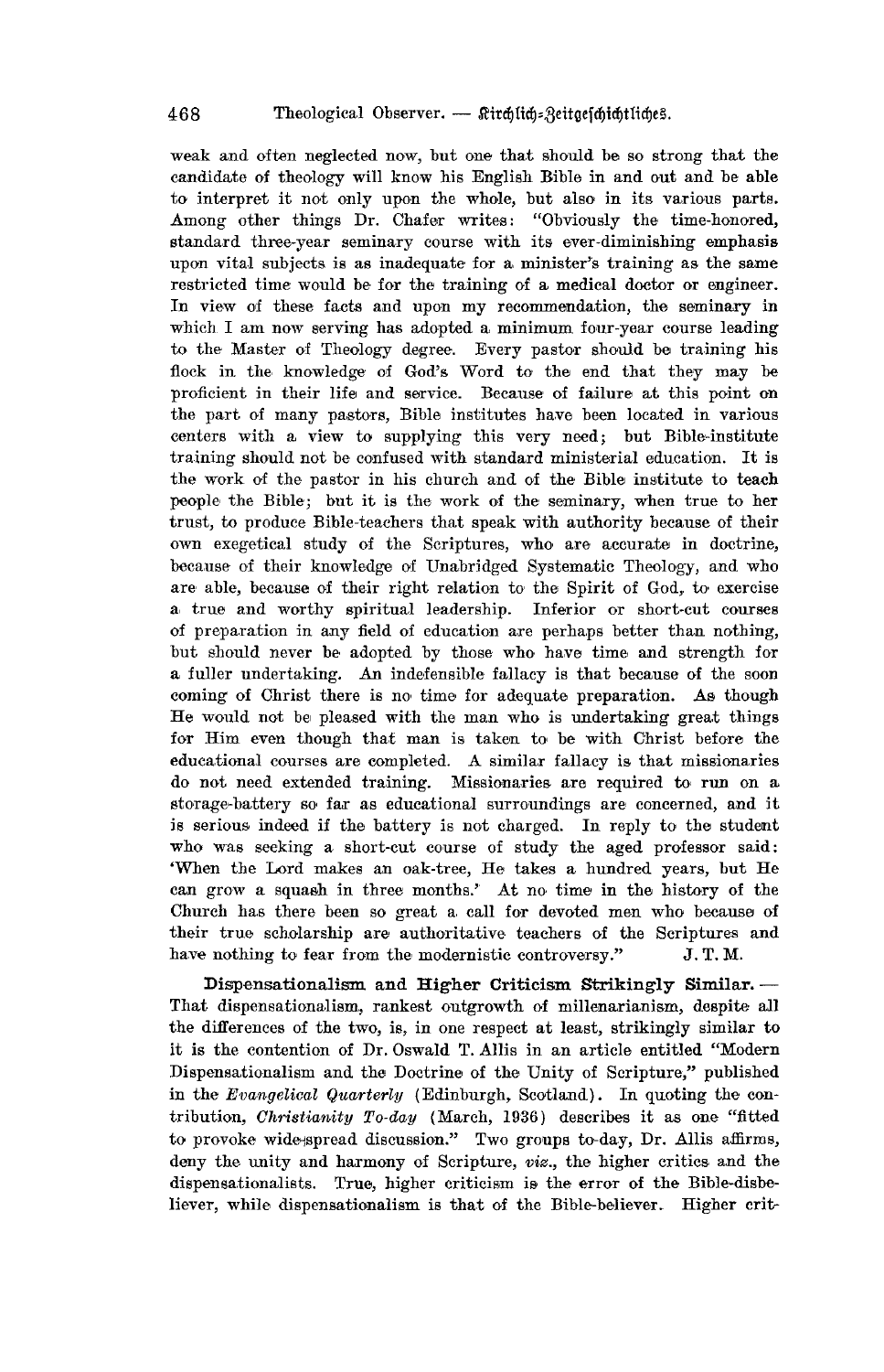icism is naturalistic and largely dominated by the theory of evolution, whereas dispensationalism is intensely supernaturalistic and even catastrophic in its view of human history and destiny. Higher criticism reduces Scripture to a merely human book, while dispensationalism assigns to it a unique inspiration and authority as the very Word of God. Nevertheless the two radically different groups agree strikingly in this one respect, that both divide the Bible up into documents which differ from, or even contradict, one another. And so radical is this difference as viewed by the extremists that the Christian of to-day who accepts the dispensational view finds his Bible (the part directly *intended for him*) shrunk to the compass of the Imprisonment Epistles. In conclusion Dr. Allis writes: "The writer has been speaking of consistent dispensationalism and its implications and has appealed especially to the express statements of the *Scofield Bible*. Doubtless many of the dispensationalists will say that they do not draw these conclusions. But if we are to have a distinct dispensation of Law, grace, and the Kingdom, and if the dispensation of grace, or the Church age, is to be regarded as merely an interlude in God's dealings with Israel, a parenthesis in the history of redemption, the inferences and conclusions which have been stated are logical and inevitable. The slogan of dispensationalism, 'rightly dividing the Word of Truth,' is itself a misinterpretation. This exhortation does not mean to divide up Scripture into dispensations and set each one at variance with the others, but so to interpret it that by a study of each and every part the glorious unity and harmony of the whole shall be exhibited and the correctness of the exposition of the one part be established by its perfect agreement with every other part of Scripture as the God-inspired Word." To this *Ohristianity* adds that recently Prof. John Murray of Westminster Seminary spoke of "modern dispensationalism as 'heretodox from the standpoint of the Reformed faith' and said in effect that those who hold it are precluded from giving an affirmative answer to the second question in the formula of subscription of the Presbyterian Church in the U.S.A." J.T.M.

#### II. Ausland.

A Page of the Gospels from the Days of Hadrian. - This is the translation of the title of an article which Dr. A. Deissmann of the University of Berlin wrote for the *Deutsohe Allg. Ztg.* and which was reprinted in the  $A. E. L. K.$  and the contents of which we briefly summarize here. To the remarkable Bible finds procured in Egypt the last years, *e.* g., the Chester-Beatty Papyri, which belong to the third and in part even to the second century, and the Egerton Fragments of an unknown gospel from the middle of the second century, there must be added a small, but still older document, a sheet from the Gospel according to St. John from the days of Emperor Hadrian  $(117-138)$ . This precious witness is kept in the John Ryland's Library in Manchester, England. In 1920 B. P. Grenfell, well known as the partner of A. S. Hunt in epoch-making excavations in Egypt, acquired in Egypt a number of papyri for this library, and examining them, Mr. C. H. Roberts of Oxford found this sheet, which once upon a time belonged to a codex containing John's gospel. The fragment is much injured,